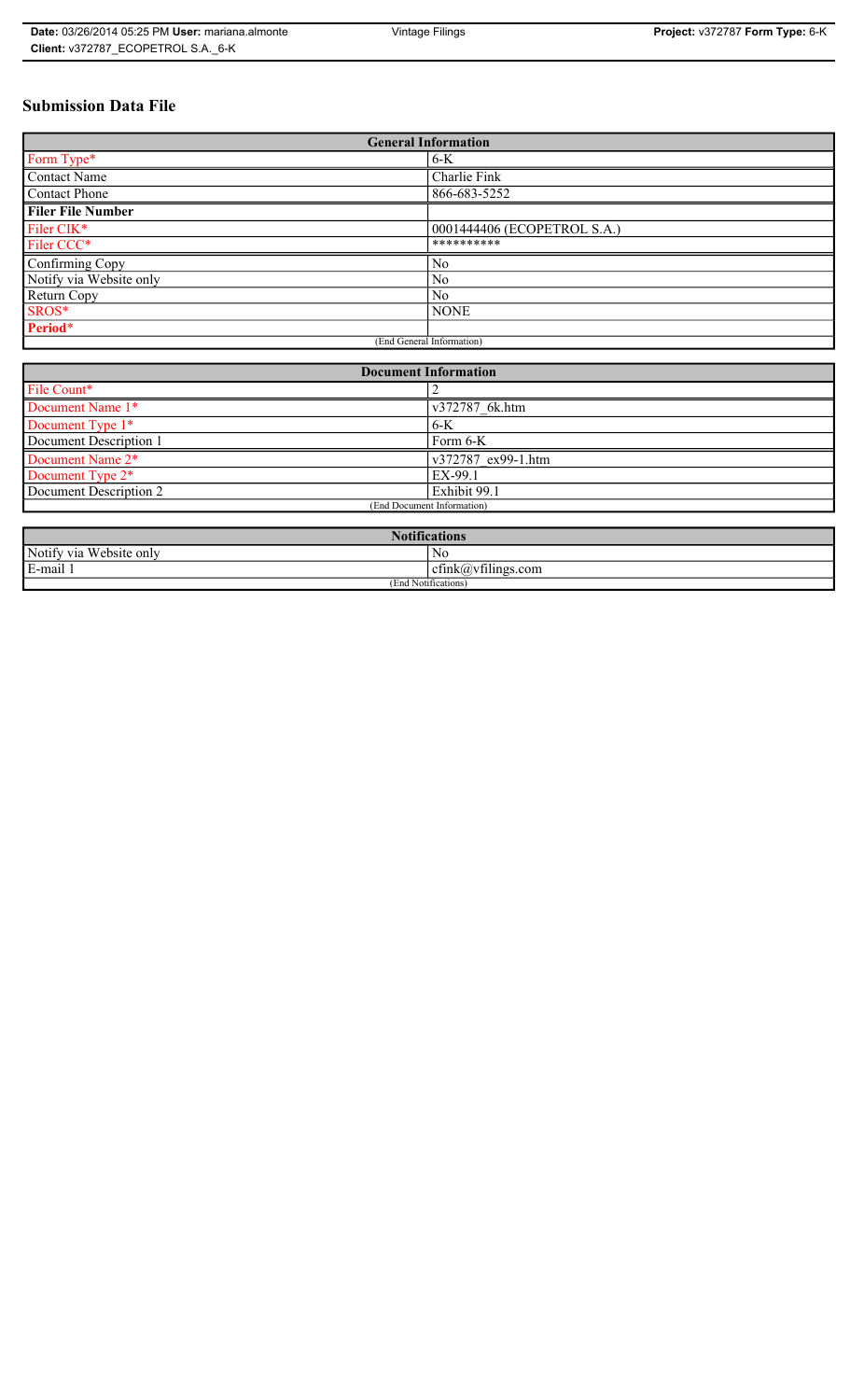#### **SECURITIES AND EXCHANGE COMMISSION Washington, D.C. 20549**

#### **FORM 6-K REPORT OF FOREIGN PRIVATE ISSUER PURSUANT TO RULE 13a-16 OR 15d-16 OF THE SECURITIES EXCHANGE ACT OF 1934**

March, 2014

Commission File Number: 333-153452

**ECOPETROL S.A.**

*(Exact name of registrant as specified in its Charter)*

Carrera 7 No. 37 – 69 BOGOTA – COLOMBIA *(Address of registrant's principal executive offices)*

Indicate by check mark whether the registrant files or will file annual reports under cover Form 20-F or Form 40-F.

Form 20-F  $\boxtimes$  Form 40-F  $\Box$ 

Indicate by check mark if the registrant is submitting the Form 6-K in paper as permitted by Regulation S-T Rule 101(b)(1):

 $Yes$   $\Box$  No  $X$ 

Indicate by check mark if the registrant is submitting the Form 6-K in paper as permitted by Regulation S-T Rule 101(b)(7):

 $Yes$   $\Box$  No  $X$ 

Indicate by check mark whether by furnishing the information contained in this Form, the registrant is also thereby furnishing the information to the Commission pursuant to Rule 12g3-2(b) under the Securities Exchange Act of 1934.

 $Yes$   $\Box$  No  $X$ 

If "Yes" is marked, indicate below the file number assigned to the registrant in connection with Rule 12g3-2(b): 82- N/A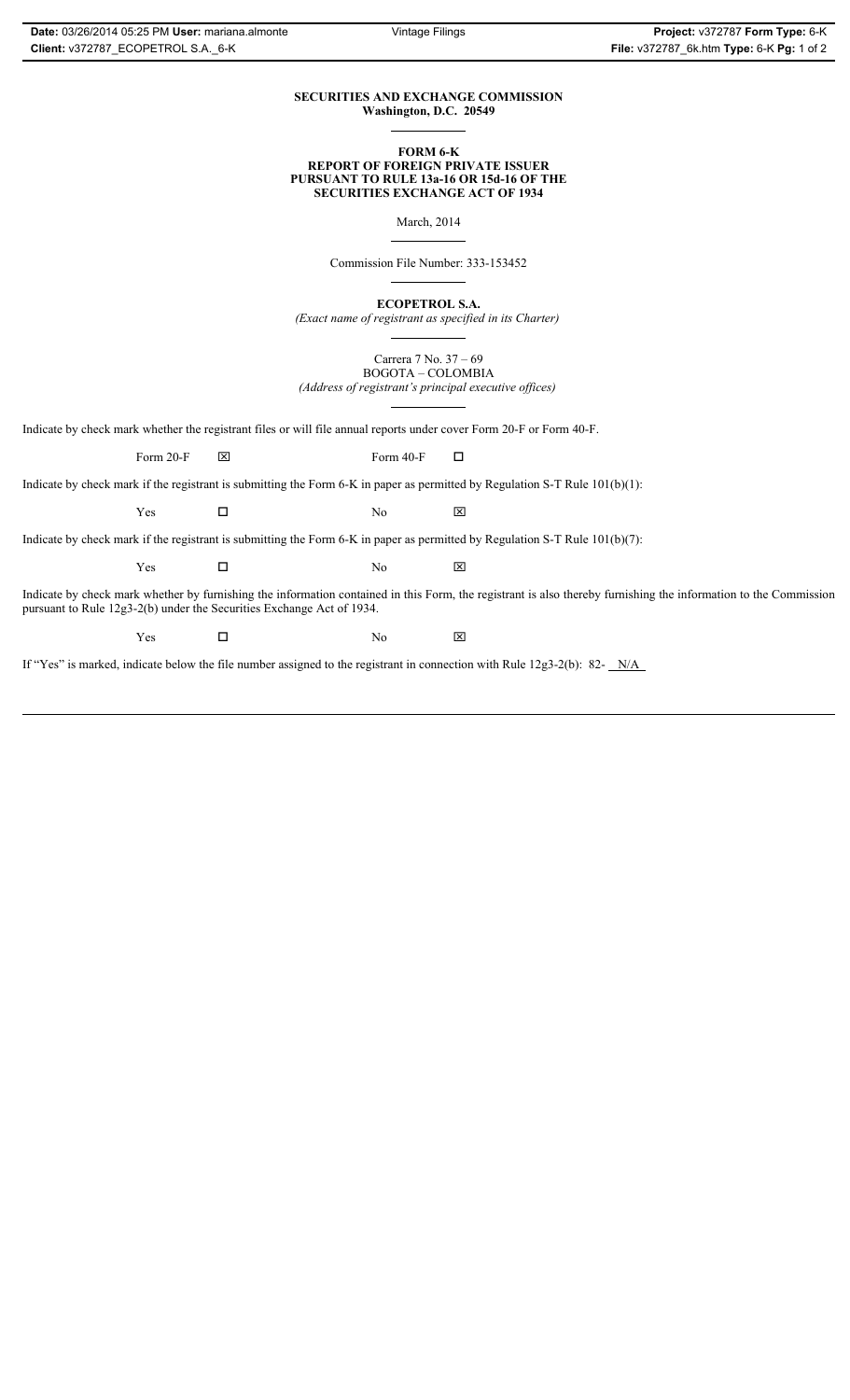### **SIGNATURE**

Pursuant to the requirements of the Securities Exchange Act of 1934, the Registrant has duly caused this report to be signed on its behalf by the undersigned, thereto duly authorized.

Date: March 26, 2014

Ecopetrol S.A.

By: /s/ Magda Manosalva Name: Magda Manosalva Title: Chief Financial Officer